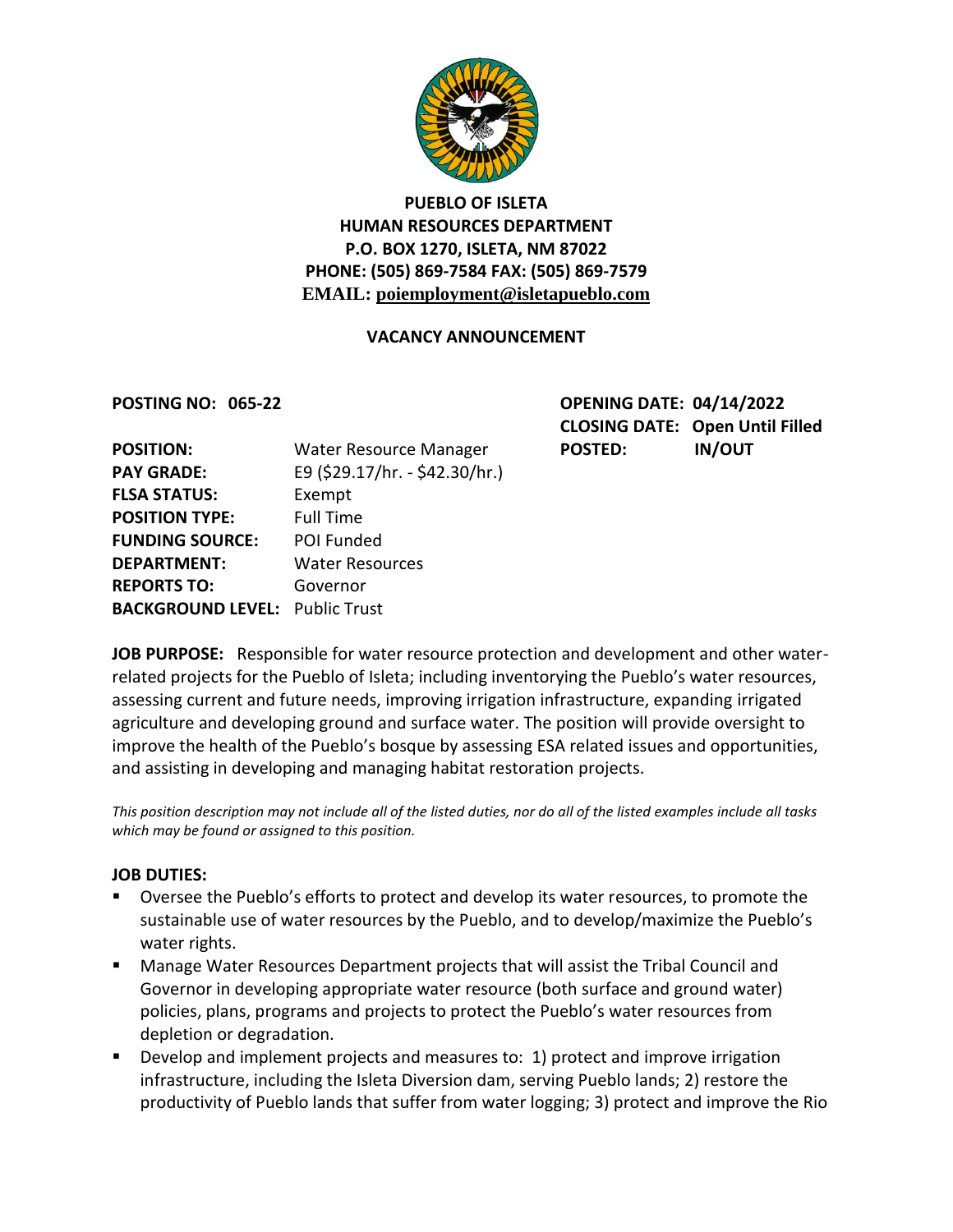Grande and riparian ecosystems within the Pueblo, including projects to be developed and funded by the federal government to address problems with sediment deposits.

- Coordinates, collaborates and works with the Bureau of Indian Affairs (BIA), the Six Middle Rio Grande Pueblo Coalition and other federal and state agencies on water-related issues and projects.
- Work with the Governor, Tribal Council, legal counsel, Water Work Group, and any water rights committee that may be established by the Tribal Council, to develop the Pueblo's water claims and to have the Pueblo's water rights quantified on the most favorable terms reasonably obtainable.
- **Inform leadership and other Pueblo departments of the status of department project** activities by attending meetings and submitting reports.
- **Diversee and manage Water Resource Department staff and contractors.**
- **Develop appropriate and achievable goals and objectives to ensure project progress.**
- Make recommendations to the Tribal Council and Governor on appropriate measures to protect and improve water quality and quantity.
- Keep track of and maintain budget spreadsheets, and prepare quarterly performance reports for various grants and funding agencies.
- **If all identify and secure additional funding and grant monies for continuation and expansion of** the Water Resources Department.
- Monitors flows in Rio Grande and MRGCD system both visually and via available gauges, compiles data as needed, and/or MRGCD if water delivery adjustments are needed.
- Collects and analyzes hydrologic and water chemistry data and information.
- **May assist other Departments and staff with performing standardized field tests such as pH,** fluoride, chlorine residual, hardness, dissolved oxygen, ambient air temperature and water temperature.
- Coordinates efforts to ensure that Isleta's agricultural lands receive adequate irrigation water throughout the season.
- Assists in the preparation and deployment of Global Positioning System equipment, Geographic Information System mapping, and Ortho-photographic documentation of existing Pueblo wells, hydrographic surveys, and irrigation infrastructure.
- **Develop appropriate and achievable goals and objectives to ensure project progress.**
- Develop, in close coordination with WRD staff, a long-term climate-resilient water resource protection strategy.

# **SUPERVISION RESPONSIBILITIES:**

- **Supervises Biologist and Bosque and Riverine Restoration Manager's activities.**
- Assigns, reviews, and delegates work and job responsibilities to designated staff.
- Hire, evaluate, discipline and develop professional staff roles and responsibilities.
- Coordinates training, orientations, and continuing education of staff.

# **MINIMUM QUALIFICATIONS/REQUIREMENTS:**

- Master's degree in Water Resources Management or Planning, Hydrology, Engineering, Chemistry, Geology, or related Natural Resources field.
- **Three (3) years of experience directly related to the position duties.**
- Experience with PL 93-638 self-determination contracting.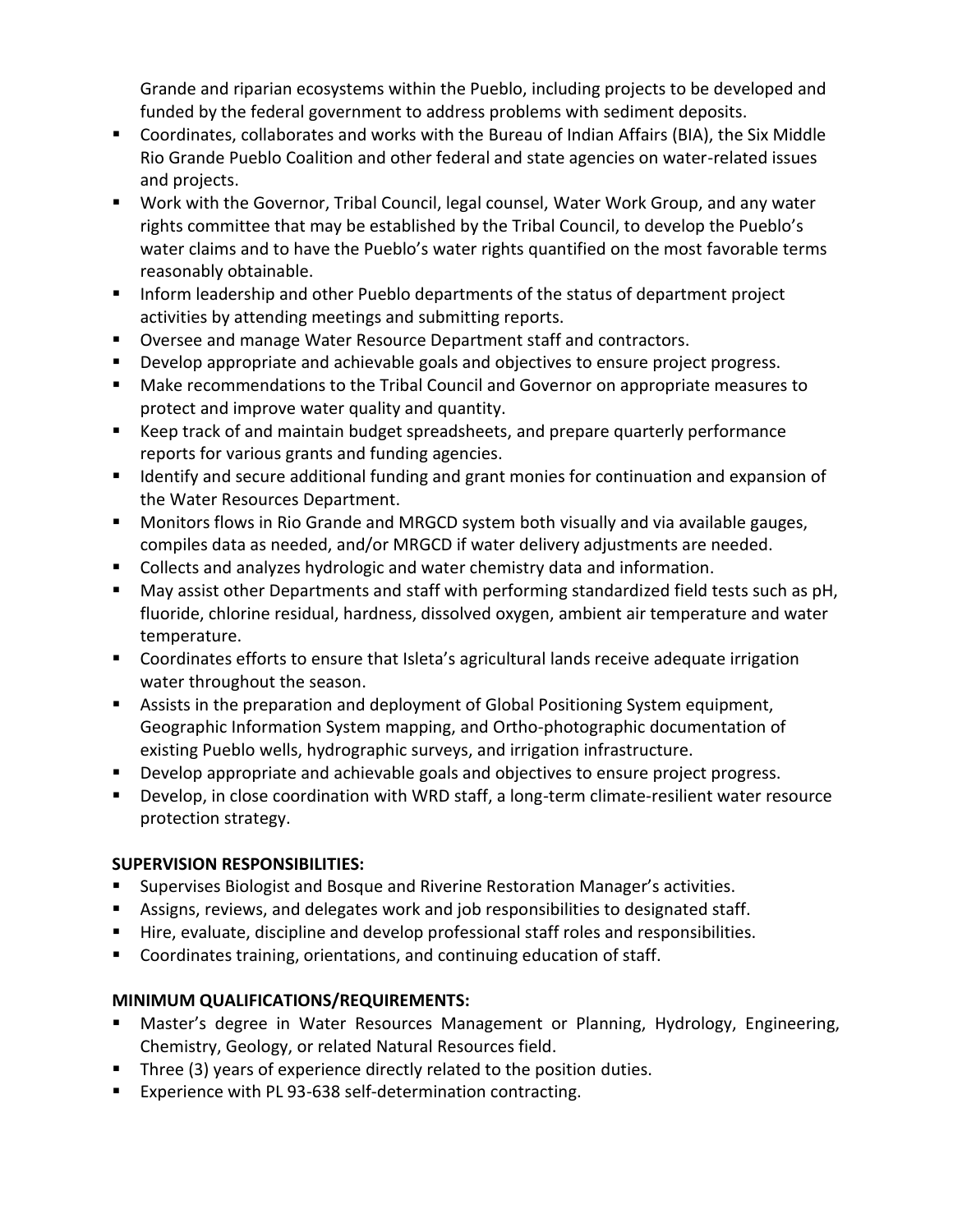- Valid New Mexico driver's license with ability to meet Pueblo of Isleta liability insurance requirements and maintain eligibility for insurance.
- **Must pass background check for position.**
- **Must be able to comply with the Pueblo of Isleta Drug Free Workplace policies.**

### **KNOWLEDGE, SKILL AND ABILITY REQUIREMENTS:**

- Knowledge of relevant laws and policies on or affecting the Pueblo's water, water rights and lands.
- Knowledge of relevant natural sciences, hydrology, and watershed management principles.
- Ability to understand complex environmental technical and legal reports
- Knowledge of the principles and techniques used in environmental assessment and analyses.
- Knowledge of relevant state and federal laws related to water resources and water-related work (such as EPA Water Quality Standards, Clean Water Act Programs (NPDES Section 401/404), Bosque Restoration and Wetland Delineation Programs and discharge requirements.)
- **Proficient with MS software including Windows XP, Word, Excel, PowerPoint, Outlook and** Internet Explorer.
- Ability to effectively work and communicate with tribal leadership and staff, the MRGCD, federal, state, and local representatives, and with other outside entities that are involved in water issues.
- Ability to work independently, with minimal supervision.
- Ability to write successful grant applications and manage resources within a budget and timeframe.
- Ability to navigate through complex permitting, compliance, and legal policies and procedures.
- Ability to maintain confidentiality.
- Ability to interact and maintain good working relationships with individuals of varying social and cultural backgrounds.
- Ability to communicate efficiently and effectively both verbally and in writing.
- Ability to handle multiple tasks and meet deadlines.
- **Ability to exercise independent judgment.**

### **PHYSICAL DEMANDS:**

- **Talk, hear sit, stand; use hands to handle objects, equipment, controls and reach with arms** and hands.
- **Standing and walking may be on uneven surfaces or unstable ground.**
- **Position requires ability to lift 50 lbs.**

### **WORK ENVIRONMENT:**

- Work is performed in a typical interior/office and outdoor environment.
- **Exposure to natural weather conditions and various dusts and mists may occur while** performing outdoor duties.
- **Situations where safety-toe shoes, gloves, or protective face shields are needed may occur.**
- Travel within the Pueblo area is required and working in sensitive and/or hazardous areas is common.